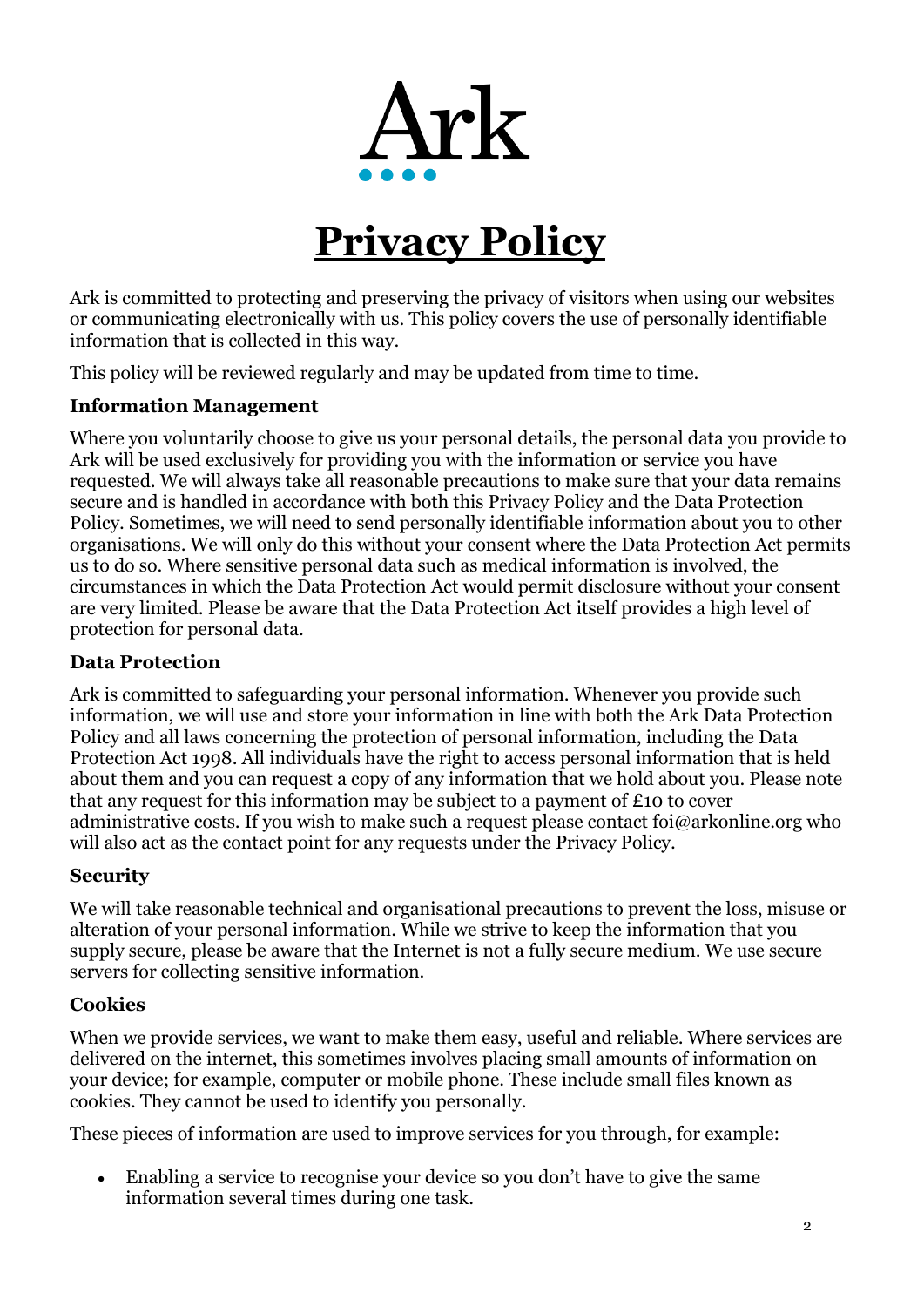- Recognising that you may already have given a username and password so you don't need to do it for every web page requested.
- Measuring how many people are using services, so they can be made easier to use and there's enough capacity to ensure they are fast.
- Cookies do not contain any personal information about you and cannot be used to identify an individual user. If you choose not to accept the cookie, this will not affect your access to the majority of facilities available on our website.
- All computers have the ability to decline cookies. You can easily decline or remove cookies from your computer using the settings within the Internet options section in your browser control panel.

*By using our site you agree to accept this privacy policy and are aware that our policy may change with time. Any changes to this policy will appear on this web page.*

# **Privacy Notice**

#### *Note to parents/carers: This privacy notice explains how we collect, store and use personal data about your child.*

#### **This letter explains how we use information about your child and what we do with it. We call this information about your child 'personal data' or 'personal information.'**

Under the law, people have a right to be informed about how school uses any information we collect about them. This 'privacy notice' (sometimes called a 'fair processing notice') tells you how we use your child's personal data.

## **Who we are**

Your child's school is called Ark Boulton Academy and it is part of the Academy Trust called Ark Schools. Ark Schools is the organisation which is in charge of your child's personal information. This means that Ark Schools is called the 'Data Controller'. The postal address for Ark Schools is 65 Kingsway, London WC2B 6TD.

If you want to contact us about your child's personal information you can contact our school data protection lead, who is Rita Barratt. You can speak to her by coming into school or you can leave a letter at reception or send one by post.

## **How we use pupil information**

We, Ark Boulton Academy and Ark Schools, collect and hold personal information relating to our pupils. We may also receive information about your child from their previous school, local authority and/ or the Department for Education (DfE). We use this personal data to:

- Support their learning.
- Monitor and report on their progress.
- Provide appropriate care for them.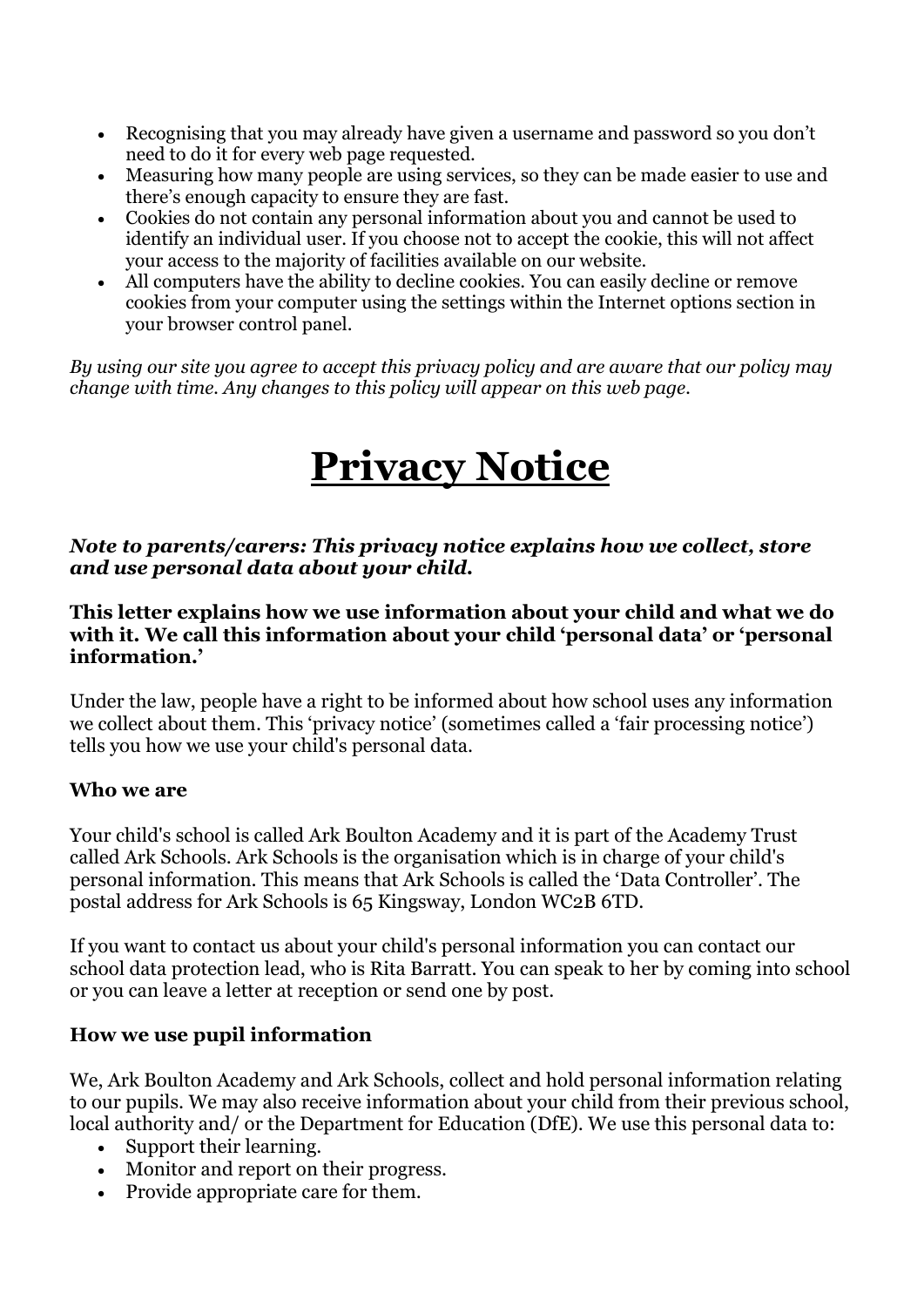- Assess the quality of our services.
- Comply with the law about sharing personal data.

## **This information will include their:**

- Contact details.
- National curriculum assessment results.
- Attendance information.
- Any exclusion information.
- Where they go after they leave us.
- Personal characteristics such as their ethnic group.
- Any special educational needs they may have.
- Relevant medical information.

We may also use photographs/videos of them when we have consent from parents/carers to do so.

The use of their information is lawful (see Note 1) and so we do not usually need your consent to use this information. Sometimes we may want to use their data differently, and in these cases we would need to gain your consent (permission). We will ask you, their parents/carers, for consent and you can change your mind at any time.

When we collect personal information on our forms, we will make it clear whether there is a legal requirement for you/your child to provide this information. We will also make it clear whether there is a legal requirement on the school / academy trust to collect the information. If there is no legal requirement, then we will explain why we need it and what the consequences are if the information is not provided.

#### **When we give your information to others**

We will not give information about your child to anyone without your consent unless the law and our policies allow us to do so. If you want to receive a copy of the information about your child that we hold, please contact: Rita Barratt at [info@arkboulton.org.](mailto:info@arkboulton.org)

#### *Government*

We are required, by law (under regulation 5 of the Education (Information about Individual Pupils) (England) Regulations 2013), to pass some information about your child to the Department for Education (DfE). This is the part of the Government which is responsible for schools. This personal information may, in turn, then be made available for use by the Local Authority. The DfE may also share this information that we give to them with other people or organisations. This will only take place where the law, including the law about data protection, allows it. (see Appendix 1 for more information on the National Pupil Database).

#### *Parents and carers*

Although we normally give information about students to Parents/Carers, where appropriate, we will listen to your child's views first. We will also take family circumstances into account, in particular where a Court has decided what information a parent/carer is allowed to have.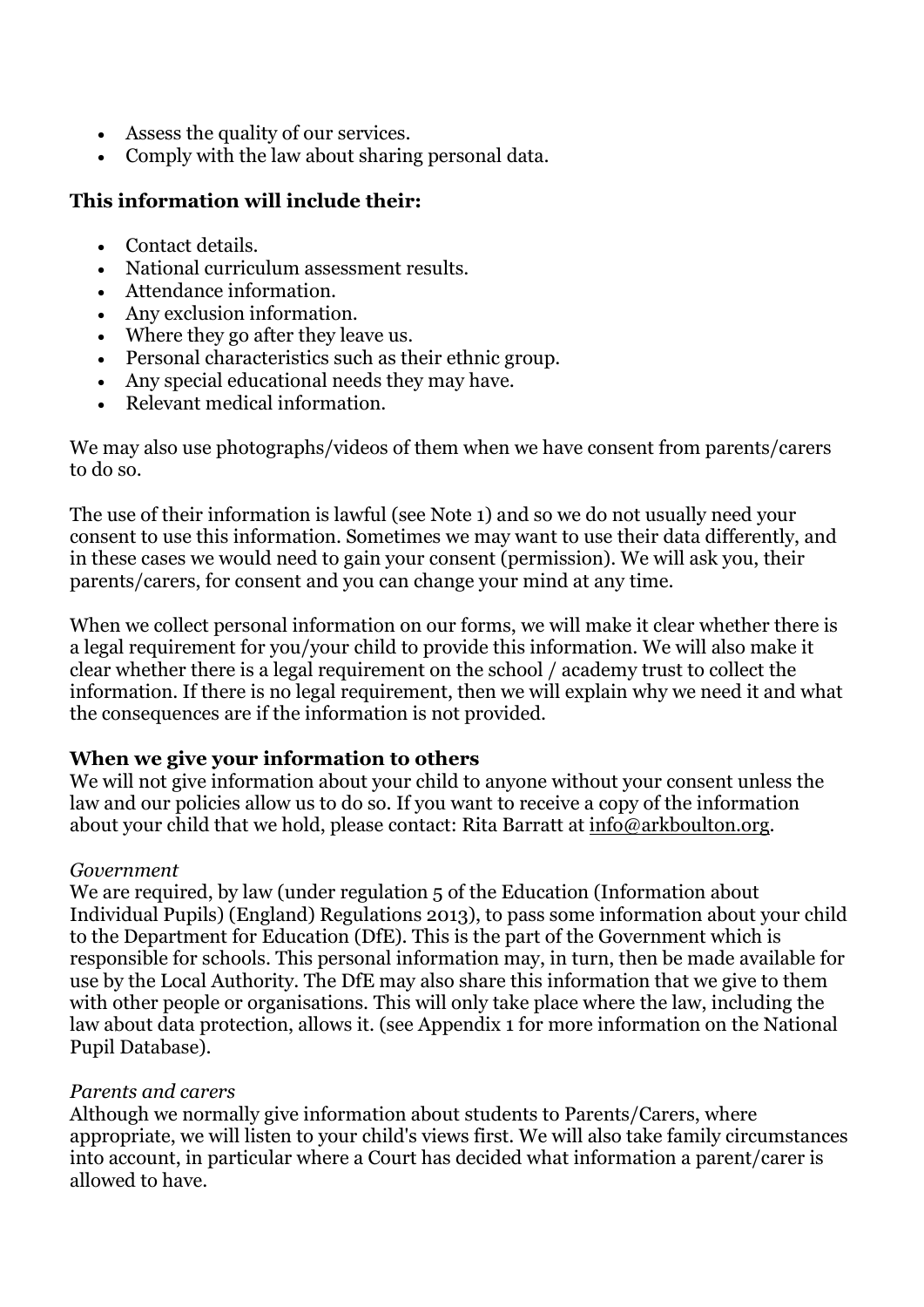## *External organisations*

We will also disclose your personal data to:

- Their new school if they move schools.
- Disclosures connected with SEN support e.g. non-LA professionals.
- School nurse/ counsellor and Forward Thinking Birmingham.
- Educators, examining bodies and our regulator Ofsted.
- Suppliers and service providers to enable them to provide the service we have contracted them for.
- Central and local government.
- Survey, research and security organisations.
- Health authorities, health and social welfare organisations.
- Financial organisations, professional advisers and consultants including our auditors.
- Charities, voluntary organisations and professional bodies.
- Police forces, courts, tribunals.

## *Transfer outside of the European Economic Area (EEA)*

We do not normally transfer your child's information to a different country outside the European Economic Area. This would only happen if a parents/carers lives abroad or if your child moves to a new school abroad. If this happens we will be very careful to make sure that it is safe to transfer their information. We will look at whether the other country has good data protection laws. If we cannot be sure that it is safe, then we will talk to you and your child about it and make sure that you are happy for us to send their information.

# **Sensitive personal information**

The information disclosed to these people/services will include 'sensitive personal information' about your child. Usually this means information about their health and any special educational needs or disabilities which they may have.

The academy gathers biometric information to identify students. Student fingerprints are not recorded nor stored by the academy. Instead fingerprint data is converted into a code which is used to identify students to administer school meals.

Seek further advice if there is a concern over lawfulness. Our disclosure of your child's personal data is lawful and it is in your vital interest for your child's personal information to be passed to these people or services.

# **How long we keep your information**

We only keep your child's information for as long as we need to, or for as long as the law requires us to. Most of the information we have about you will be in our pupil file. We usually keep these until their 25th birthday unless they move to another school, in which case we send their file to their new school. We have a policy which explains how long we keep information. It is called a Data Retention Schedule and you can ask for a copy at reception.

# **Your rights as a Parent/Carer**

You have the right to do the following: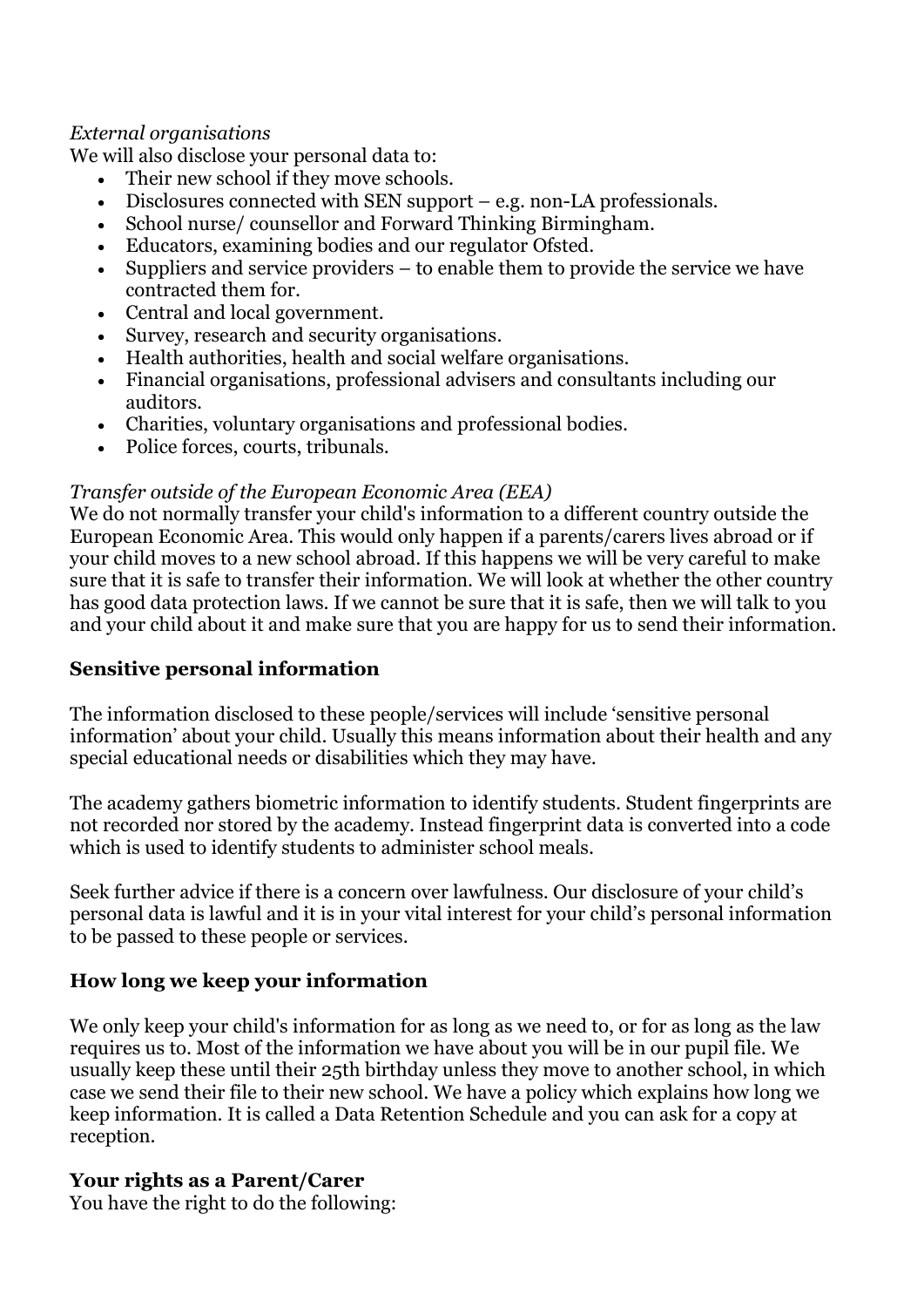- You can ask us for a copy of the information we have about your child. This is called a 'subject access request.'
- You can ask us to correct any information we have about your child if you think it is wrong.
- You can ask us to erase information about your child (although we may have good reasons why we cannot do this).
- You can ask us to limit what we are doing with your child's information.
- You can object to what we are doing with your child's information.
- You can ask us to transfer your child's information to another organisation in a format that makes it easy for them to use.

Parents/carers can make a request with respect to their child's data where the child is not considered mature enough to understand their rights over their own data (usually under the age of 12), or where the child has provided consent.

Parents also have the right to make a subject access request with respect to any personal data the school holds about them.

If you make a subject access request, and if we do hold information about your child, we will:

- Give you a description of it.
- Tell you why we are holding and processing it, and how long we will keep it for.
- Explain where we got it from, if not from you or your child.
- Tell you who it has been, or will be, shared with.
- Let you know whether any automated decision-making is being applied to the data, and any consequences of this.
- Give you a copy of the information in an intelligible form.

Individuals also have the right for their personal information to be transmitted electronically to another organisation in certain circumstances.

There is more information in our Data Protection Policy or you can ask Rita Barratt our school data protection lead. The policy can be found on our [policies page.](https://arkboulton.org/page-strips/our-policies-24) If you want to contact us about your personal information you can contact Rita Barratt on [info@arkboulton.org.](mailto:info@arkboulton.org)

You can issue a complaint about what we do with your child's personal information. If you are not happy with our answer to your complaint, then you can complain to the Information Commissioner's Office: Information Commissioner's Office, Wycliffe House, Water Lane, Wilmslow, Cheshire, SK9 5AF. Tel: 0303 123 1113 (local rate) or 01625 545 745 if you prefer to use a national rate number.

# **Note 1: Legal basis for holding and processing personal data**

The use of your child's information for these purposes is lawful for the following reasons:

- The law requires Ark Schools to collect the information.
- We need the information to meet the legal requirements of safeguarding pupils.
- To fulfil our functions in providing schooling and so we can look after our pupils. This is in the public interest, because everybody is entitled to an education. This means we have real and proper reasons to use your child's information.